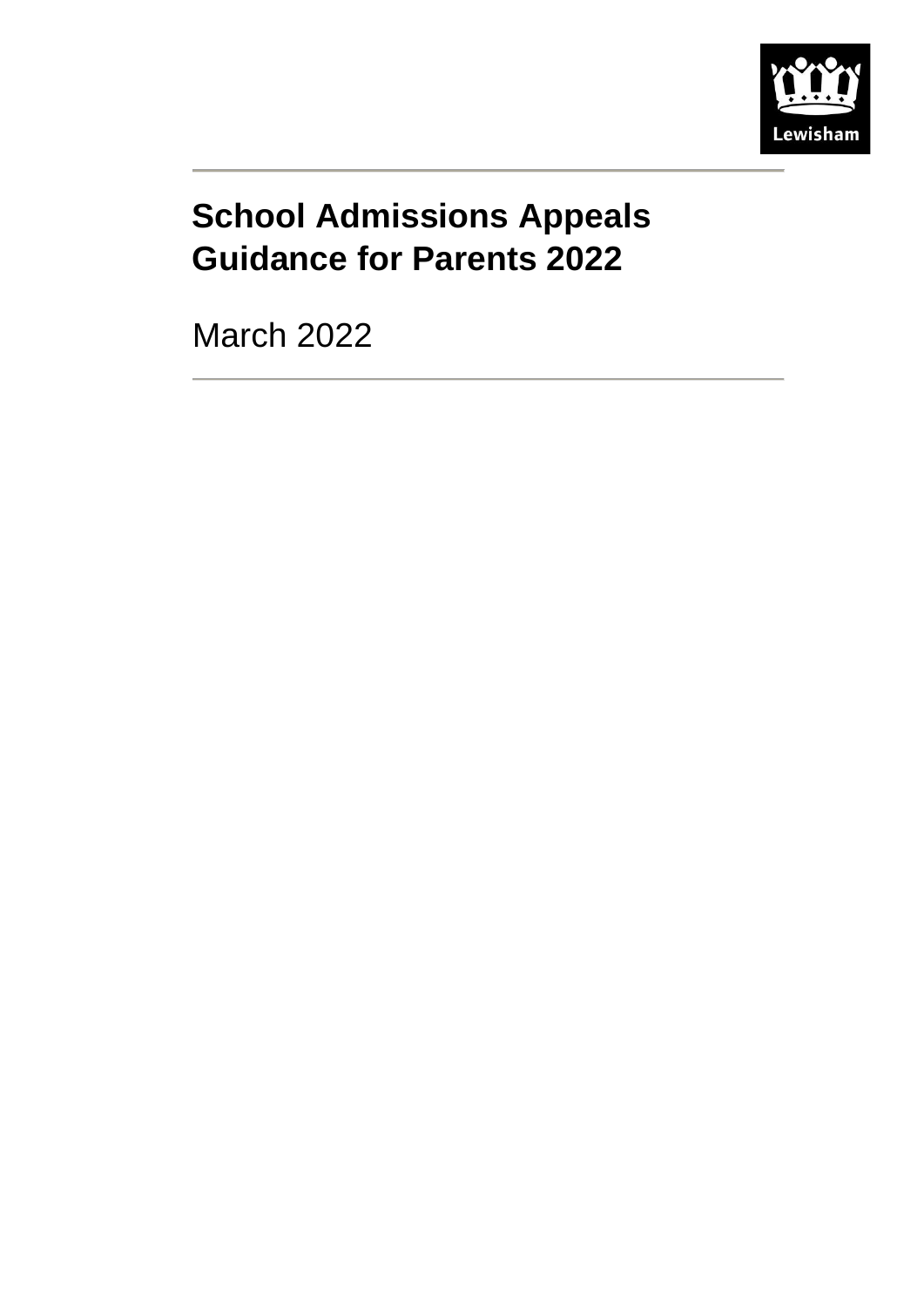# **School Admissions Appeals – Guidance for Parents 2022**

This document explains how you can make an appeal and how the appeals process works in Lewisham. Please read this document carefully before you complete your form as it contains key information and advice which you will need in order to help you prepare for your appeal. Please be aware that statistical information on appeals is published annually and can be found **[on](http://www.lewisham.gov.uk/myservices/education/schools/school-admission/applying-to-start-primary-school/Documents/StartingSchoolinLewisham2013.pdf)  [the Lewisham](http://www.lewisham.gov.uk/myservices/education/schools/school-admission/applying-to-start-primary-school/Documents/StartingSchoolinLewisham2013.pdf) website, under schools** for primary schools, and secondary schools.

Your appeal will be arranged by the Appeals Team within the London Borough of Lewisham Governance Team. The Governance Team operate independently of the School Admissions Service who are responsible for the allocation of school places.

#### **When do I have a right of appeal for the school place I want for my child?**

You have the right to appeal when the school you have chosen for your child to attend is full and your application for a place has been refused by the admission authority.

Lewisham's Admission Authority in the case of Lewisham Community Schools is the London Borough of Lewisham. Please check the list below list before competing an appeal form because Lewisham's Independent Education Appeals Service **only** accepts appeals for the following schools:

| <b>Adamsrill Primary School</b>       | <b>Nursery/Reception</b> |
|---------------------------------------|--------------------------|
| <b>Ashmead Primary School</b>         | <b>Nursery/Reception</b> |
| <b>Athelney Primary School</b>        | <b>Nursery/Reception</b> |
| <b>Baring Primary School</b>          | <b>Nursery/Reception</b> |
| <b>Beecroft Garden Primary School</b> | <b>Nursery/Reception</b> |
| <b>Brindishe Green Primary School</b> | <b>Nursery/Reception</b> |
| <b>Brindishe Lee Primary School</b>   | <b>Nursery/Reception</b> |
| <b>Brindishe Manor School</b>         | <b>Nursery/Reception</b> |
| <b>Conisborough College</b>           | Secondary                |
| <b>Coopers Lane Primary School</b>    | <b>Nursery/Reception</b> |
| <b>Dalmain Primary School</b>         | <b>Nursery/Reception</b> |
| <b>Deptford Green School</b>          | Secondary                |
| <b>Deptford Park Primary School</b>   | <b>Nursery/Reception</b> |
| <b>Downderry Primary School</b>       | <b>Nursery/Reception</b> |
| <b>Edmund Waller Primary School</b>   | <b>Nursery/Reception</b> |
| <b>Elfrida Primary School</b>         | <b>Nursery/Reception</b> |
| <b>Eliot Bank Primary School</b>      | <b>Nursery/Reception</b> |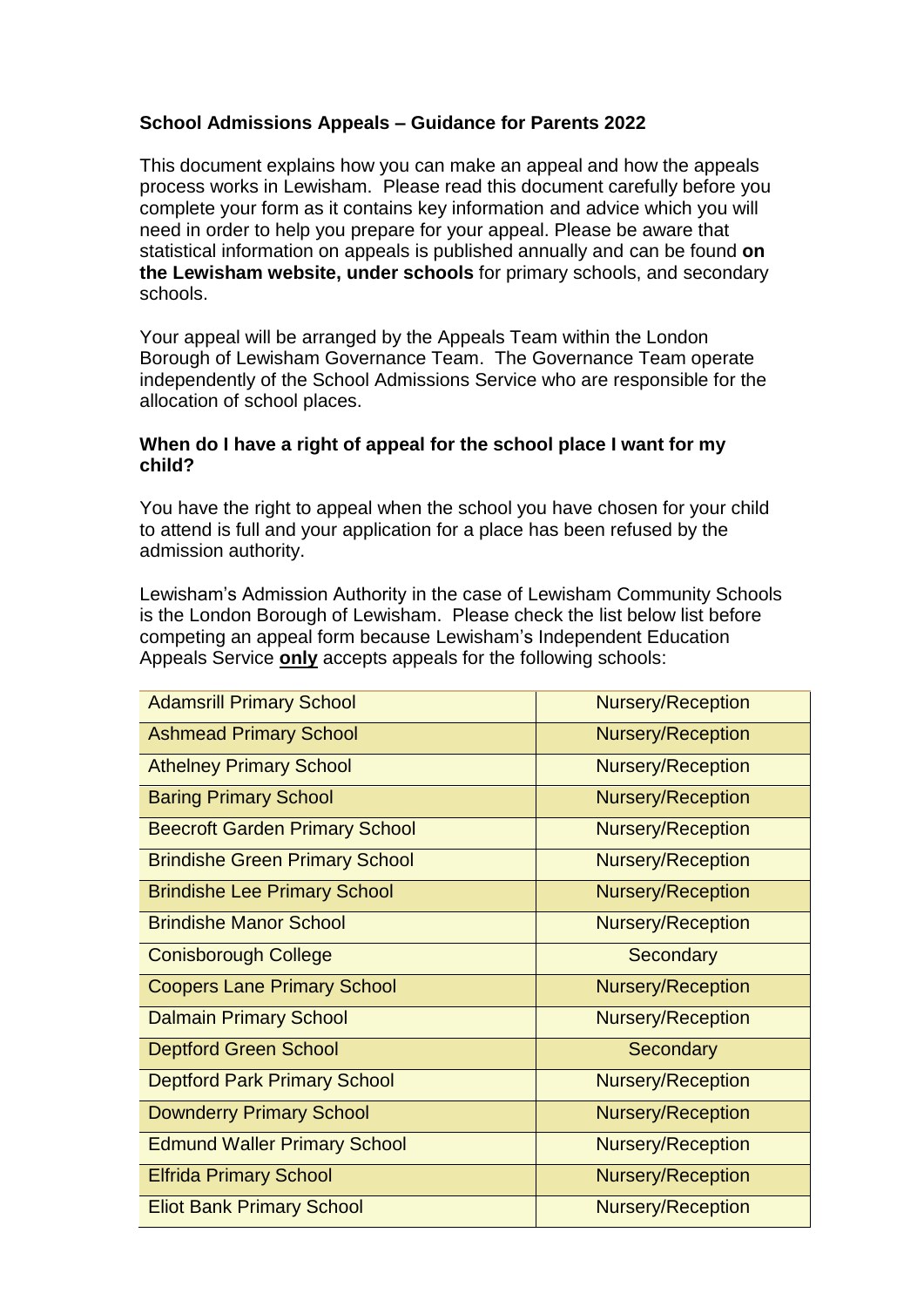| <b>Fairlawn Primary School</b>               | <b>Nursery/Reception</b> |  |
|----------------------------------------------|--------------------------|--|
| <b>Forest Hill School</b>                    | <b>Secondary</b>         |  |
| <b>Forster Park Primary School</b>           | Nursery/Reception        |  |
| <b>Gordonbrock Primary School</b>            | Nursery/Reception        |  |
| <b>Grinling Gibbons Primary School</b>       | Nursery/Reception        |  |
| <b>Haseltine Primary School</b>              | <b>Nursery/Reception</b> |  |
| <b>Holbeach Primary School</b>               | Nursery/Reception        |  |
| <b>Horniman Primary School</b>               | <b>Reception</b>         |  |
| <b>John Ball Primary School</b>              | Nursery/Reception        |  |
| <b>John Stainer Community Primary School</b> | Nursery/Reception        |  |
| <b>Kelvin Grove Primary School</b>           | <b>Nursery/Reception</b> |  |
| <b>Kender Primary School</b>                 | Nursery/Reception        |  |
| <b>Kilmorie Primary School</b>               | Nursery/Reception        |  |
| <b>Launcelot Primary School</b>              | <b>Nursery/Reception</b> |  |
| <b>Lucas Vale Primary School</b>             | Nursery/Reception        |  |
| <b>Marvels Lane Primary School</b>           | Nursery/Reception        |  |
| <b>Myatt Garden Primary School</b>           | <b>Nursery/Reception</b> |  |
| <b>Perrymount Primary School</b>             | Nursery/Reception        |  |
| <b>Rangefield Primary School</b>             | Nursery/Reception        |  |
| <b>Rathfern Primary School</b>               | <b>Nursery/Reception</b> |  |
| <b>Rushey Green Primary School</b>           | Nursery/Reception        |  |
| <b>Sandhurst Primary School</b>              | Nursery/Reception        |  |
| <b>Sir Francis Drake Primary School</b>      | <b>Reception</b>         |  |
| <b>Stillness Infant School</b>               | <b>Nursery/Reception</b> |  |
| <b>Stillness Junior School</b>               | <b>Junior</b>            |  |
| <b>Sydenham School</b>                       | Secondary                |  |
| <b>Torridon Infant School</b>                | Nursery/Reception        |  |

Please do not send appeals to Lewisham's Independent Education Appeals Service if the school you are appealing for is not in the above list.

If your child has been refused admission to a voluntary aided school, an academy, or a school in another borough you are entitled to appeal against the governors' decision or against the admission authority within which the school is located (where the school is not a Lewisham School). Details of the appeals arrangements are available from the school / authority concerned.

You can appeal in the following circumstances: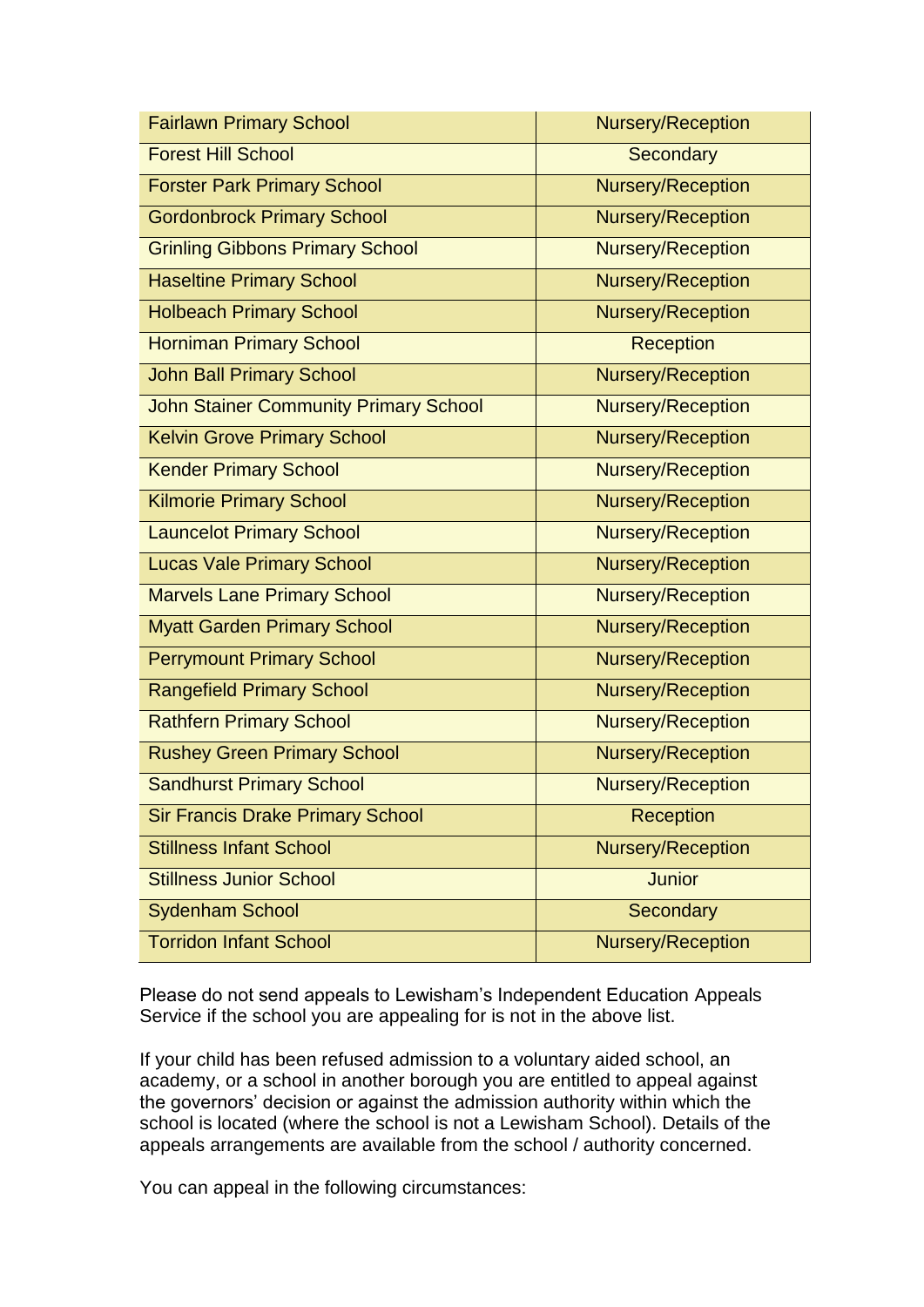# Primary appeals (includes Primary Reception and In-Year admission)

Where your child has been refused a place in the school (s) you named on your original application form during the main allocation process for September 2022 admission. You may also appeal if you have applied for a new school in year (for example if your child has been attending one school and you want them to attend a different school for the coming academic year) and your application has been unsuccessful.

These appeal hearings will take place in the summer term 2022 between June and July. To ensure your appeal, or appeals, for the school (s) named on your Primary School Appeal form are heard during the summer term, we must receive your appeal (s) by 18 May 2022.

## **Primary schools appeals lodged after 18 May 2022 will be heard within 40 school days of the appeal deadline or 30 school days of the appeal being received, whichever is the later date**

You cannot appeal for a place at any school not named on your original application form.

## *Please note:*

Appeals for Reception will be subject to Infant Class Size legislation. This special legislation limits the grounds on which appeals can be successful if the addition of your child would mean exceeding the infant class size limit of 30. There are a limited number of exceptions to this rule which can be found in the Fair Access Policy on the Lewisham website.

The table below provides statistics for the schools in Lewisham whose appeals were administered by the Appeals Team for admission to the Reception class in September 2021:

| Appeal type   Number   Number | received   processed but<br>withdrawn before<br>hearing | <b>Number</b><br>heard | Number upheld |
|-------------------------------|---------------------------------------------------------|------------------------|---------------|
| Primary                       | 65                                                      |                        |               |

## Secondary Transfer Appeals 2022-2023

Where your child has been refused a place in the school (s) you named on your original application form for transfer to secondary (Year 7) admissions round during the main allocation process for September 2022 admission. You may also appeal if you have applied for a new school in year (for example if your child has been attending one school and you want them to attend a different school) and your application has been unsuccessful.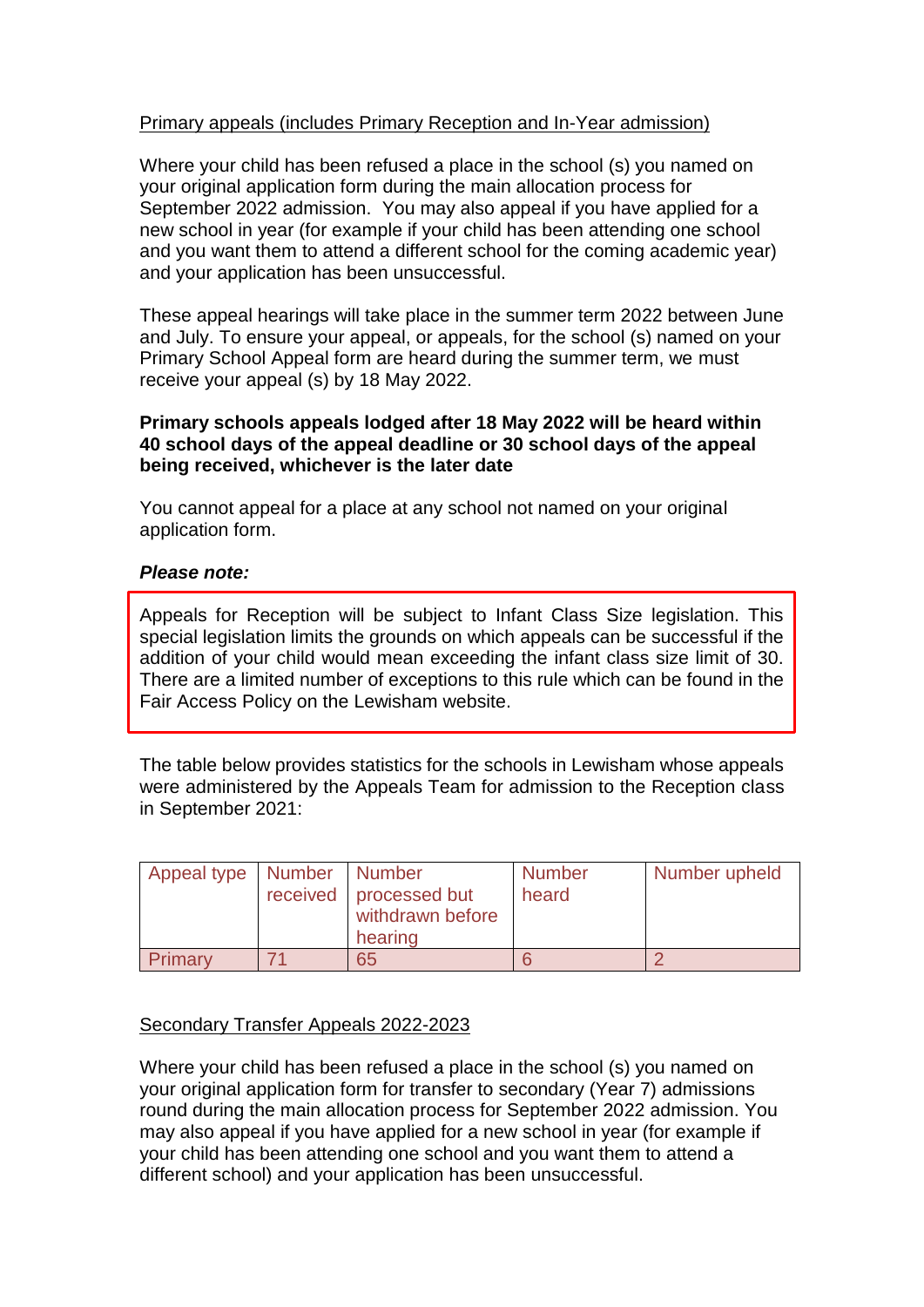These hearings will take place during the summer term 2022, between June and July. To ensure that your appeal, or appeals, for the school (s) named on your Secondary Application form are heard during the summer term, we must receive your appeal (s) by the 29 March 2022.

#### **Secondary schools appeals lodged after 29 March 2022 will be heard within 40 school days of the appeal deadline or 30 school days of the appeal being received, whichever is the later date**

Please note that you cannot appeal for a place at any school not named on your original application form.

The table below provides statistical information relating to the number of Secondary School appeals which were upheld in Lewisham where the appeals were administered by the Lewisham Appeals Team in 2021:

| Appeal type | Number   Number progressed   Number<br>received   but withdrawn | heard | Number upheld |
|-------------|-----------------------------------------------------------------|-------|---------------|
|             | before hearing                                                  |       |               |
| Secondary   |                                                                 |       |               |

# **1. Is there anything I should do before deciding to appeal?**

If you feel that the admission arrangements were not correctly and impartially applied, (for instance that the Admissions Authority did not deal with your application in accordance with the admissions policy set out **[on the Lewisham](http://www.lewisham.gov.uk/myservices/education/schools/school-admission/applying-to-start-primary-school/Documents/StartingSchoolinLewisham2013.pdf) website, under schools** 'applying to start primary school 2022-23', or that the decision did not comply with admissions law (for instance it did not comply with the Government's School Admissions Code ), you are strongly advised to discuss this with the Admissions Authority for the school before deciding whether to appeal. If it is a Lewisham community school, contact the School Admissions team at: [schooladmissions@lewisham.gov.uk](mailto:schooladmissions@lewisham.gov.uk) or on tel: 020 8314 8282. If it is agreed that a mistake has been made, and that your child should have been offered a place, it may be possible to put the mistake right without the need to make an appeal

## **2. Are there circumstances where I do not have the right to appeal?**

The London Borough of Lewisham does not allow parents who have appealed unsuccessfully to re-apply and subsequently appeal again for a place at the same school in the same academic year unless there are significant and material changes in your circumstances. Documentary proof of such changes will be required. This is outlined in the national [School Admissions Appeals Code.](http://media.education.gov.uk/assets/files/pdf/s/school%20admission%20appeals%20code%201%20february%202012.pdf)

You will also lose your right to appeal for the school you want your child to attend if your child has been permanently excluded from two or more schools. In this case you are unable to appeal for two years after the most recent exclusion.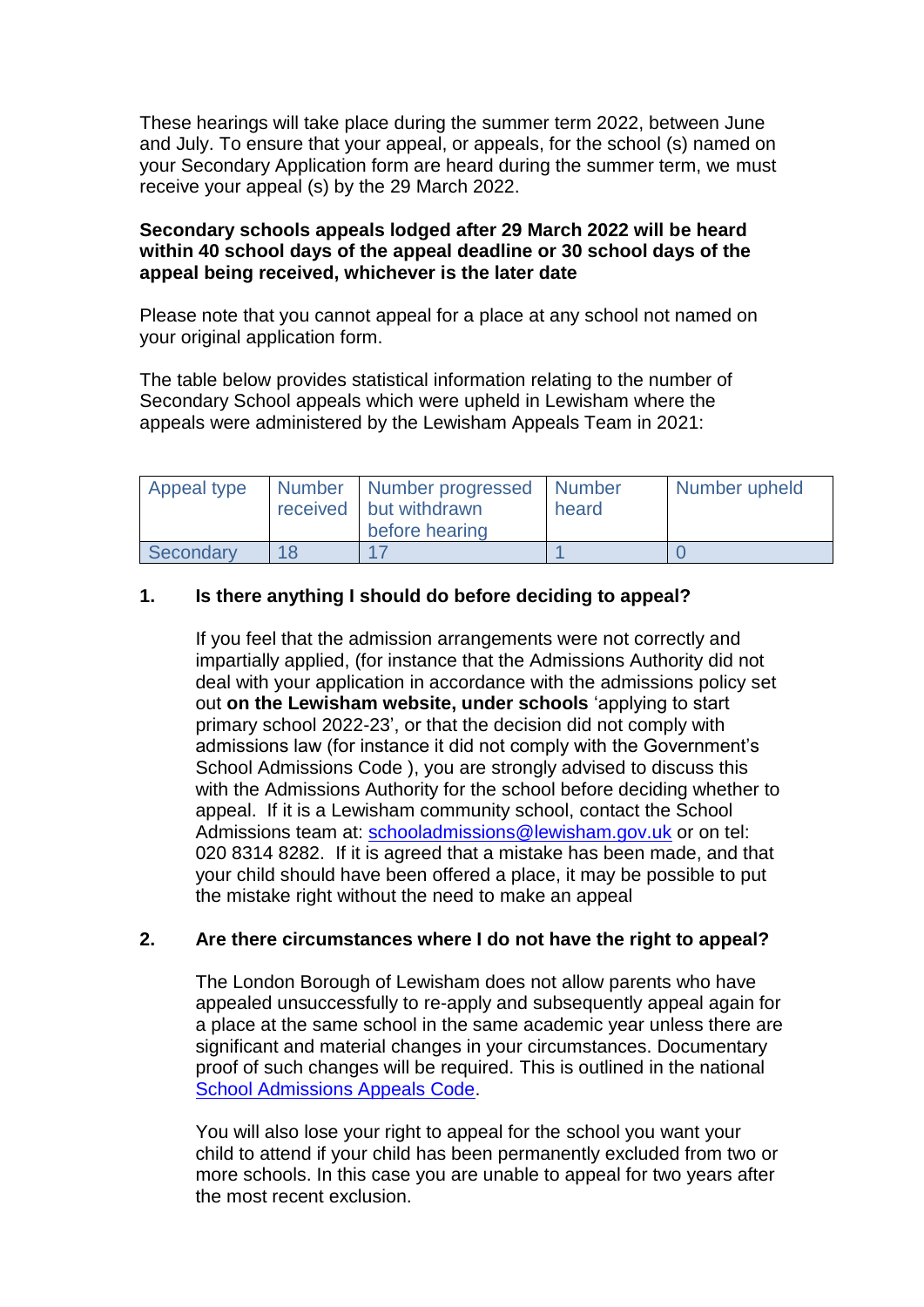## **3. How likely is my appeal to be successful?**

Appeals only arise when schools are oversubscribed in a particular age group and as such it is difficult for an appeal to be upheld especially for an infant class size appeal.

#### Infant class size appeals

It is highly unlikely that appeals for infant classes of 5, 6 and 7 year olds will be successful due to special legislation that restricts classes to a maximum of 30 pupils with a single teacher. Where the admission authority has refused admission on the grounds that to admit the child would breach the infant class size limit, the circumstances in which an Appeal Panel can uphold an appeal are **severely limited**. In these circumstances the Appeal Panel can only uphold an appeal where:

- it finds that the admission of an additional child would not breach the infant class size limit; or
- it finds that the authority's admission arrangements did not comply with the mandatory requirements of the School Admissions Code, and part 3 of the School Standards and Framework Act 1998;
- it finds that the admission arrangements were not correctly and impartially applied in the case in question;
- it finds that to refuse admission was one which a reasonable admission authority would not have made in the circumstances of the case.

In considering whether the admission arrangements had been correctly and impartially applied, or whether the decision to refuse admission was a reasonable one, the Appeal Panel will only be able to look at information that was available to the Admissions Authority when the decision was taken. This is because, if the Authority was not aware of information when the decision was made, it could not have taken that information into account. New information can only be introduced if it shows that a mistake was made (for instance if the Admissions Authority says that it did not receive your application on time, and you have evidence that the application form was received before the closing date). In addition, it is not enough to show that a mistake was made. It has to be shown that, if that mistake had not been made, your child would have been offered a place.

In considering whether the decision was not one which a reasonable admission authority would have made in the circumstances of the case, the Appeal Panel will need to be satisfied that the decision was 'perverse in the light of the admission arrangements' i.e. it was 'beyond the range of responses open to a reasonable decision maker ' or 'a decision which is so outrageous in its defiance of logic or of accepted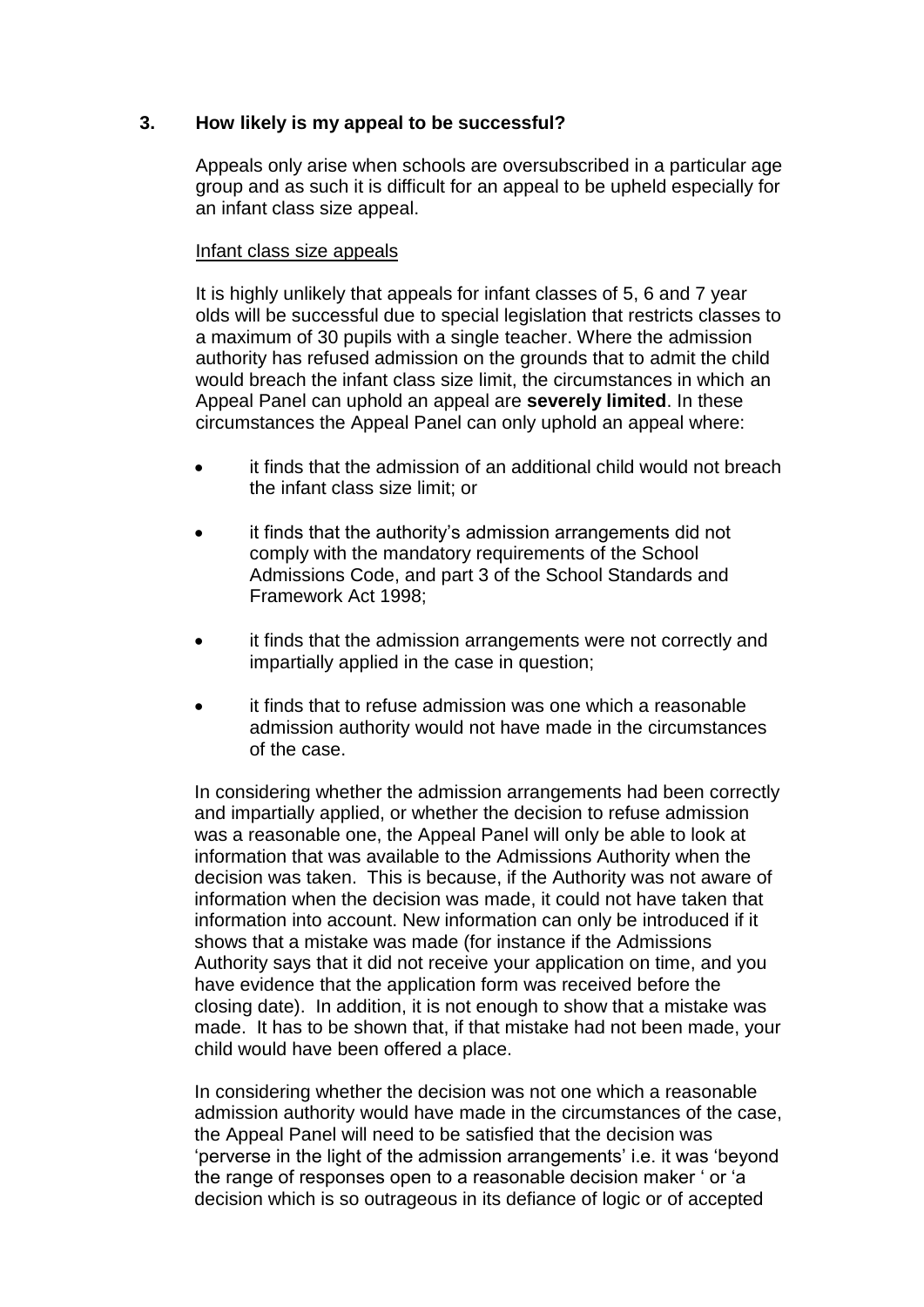moral standards that no sensible person who had applied his mind to the question could have arrived at it' [\(School Admission Appeals Code](http://media.education.gov.uk/assets/files/pdf/s/school%20admission%20appeals%20code%201%20february%202012.pdf) section 4.10).

Given the limited nature of the possible grounds on which an appeal may be upheld, Infant Class Size Appeals are rarely successful and your personal reasons for wanting the school, however strong, cannot be taken into account unless any of the above circumstances apply.

**Parents often find it frustrating when they realise how very limited the powers of the appeal panel are. This is being drawn to your attention now in case it affects your decision to go ahead with the appeal or to come to the hearing. The purpose of this guidance is to explain clearly the role of the Panel and not in any way to discourage you from appealing or attending the hearing which is your legal right.** 

## **4. How do I make an appeal?**

For the main secondary transfer and reception admission rounds, parents wishing to appeal can do so by filling in the online form at: [www.lewisham.gov.uk/myservices/education/schools/school](http://www.lewisham.gov.uk/myservices/education/schools/school-admission/applying-to-start-secondary-school/Pages/Secondary-school-admission-appeals.aspx#appeal)[admission/applying-to-start-secondary-school/Pages/Secondary](http://www.lewisham.gov.uk/myservices/education/schools/school-admission/applying-to-start-secondary-school/Pages/Secondary-school-admission-appeals.aspx#appeal)[school-admission-appeals.aspx#appeal.](http://www.lewisham.gov.uk/myservices/education/schools/school-admission/applying-to-start-secondary-school/Pages/Secondary-school-admission-appeals.aspx#appeal) For those who cannot apply online a hard copy of the form, can be sent to you, please contact the Governance Support Team at the London Borough of Lewisham on 020 8314 8577. Once you have completed the form it should be emailed to [schooladmissionappeals@lewisham.gov.uk](mailto:schooladmissionappeals@lewisham.gov.uk) by **29 April 2022** for **Secondary Schools Appeals** and by **13 May 2022** for **Primary Schools Appeals**. Alternatively it can be returned to the Independent Appeals Clerk, care of: Jasmine Kassim, Governance, 2nd Floor Civic Suite, Lewisham Town Hall, 1 Catford Road, SE6 4RU by the closing dates.

| <b>Date</b>       | <b>Event</b>                                                            |
|-------------------|-------------------------------------------------------------------------|
| 01/03/2022        | Secondary Transfer (September 2022 entry to Year 7)<br>offers made      |
| 29/03/2022        | Deadline for lodging a secondary transfer appeal                        |
| 19/04/2022        | Primary intake (September 2022 entry to reception class)<br>offers made |
| 18/05/2022        | Deadline for lodging a primary intake appeal                            |
| June/July<br>2022 | Appeal hearings for both secondary transfer and primary<br>intake       |

## **5. School Admission Appeals Timetable**

#### **6. What if I miss the deadline for returning my appeal form?**

If you miss the deadline your appeal will still be heard. However, we endeavour to hear all appeals lodged before the deadline by the end of the summer term before your child begins or returns to school. If you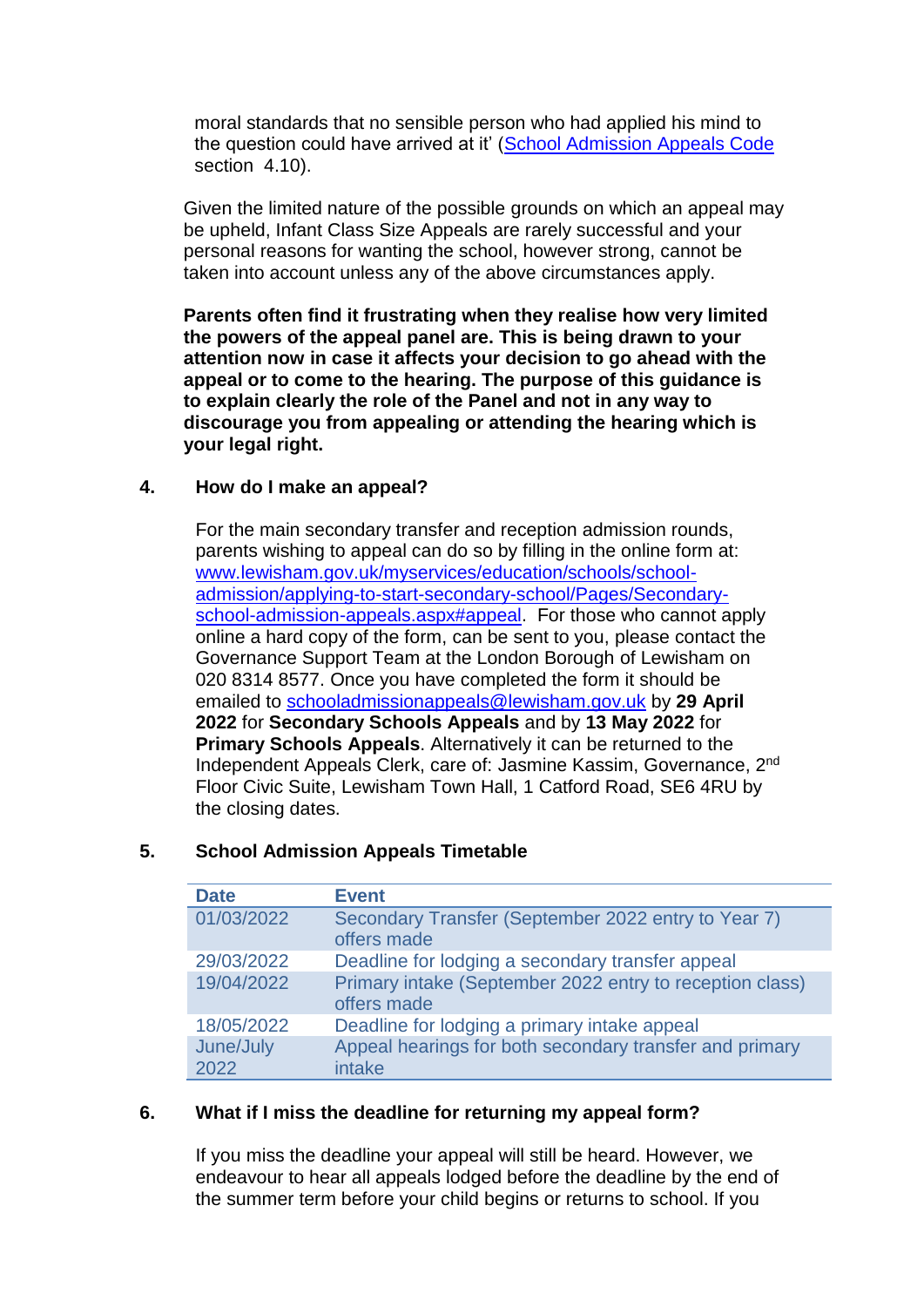do not submit your appeal before the deadline we will not be able to conduct your appeal until the autumn term when your child has already begun or returned to school.

# **7. What if my child has a Statement of Special Educational Needs (SEN)?**

If your child has a statement of special educational needs or an Education Health Care Plan (EHCP), your child's school placement will be dealt with under a separate process. Your child's current statement or EHCP will be amended by the Special Educational Needs Team who will consult the school(s) of your preference and will issue a revised statement or EHCP once a school place has been identified. If you are not satisfied with the revised statement or EHCP including the school place named you will be advised of your right to appeal to the SEN Tribunal. To discuss school admissions for your child, please contact the Special Educational Needs Team at: [SEN@lewisham.gov.uk](mailto:SEN@lewisham.gov.uk) or on tel 020 3049 1502

#### **8. What if my child has a disability and I feel there has been discrimination in the refusal to offer a place?**

If you believe your child has been refused a school place because of his or her disability, you have a right of appeal as this is unlawful under disability legislation. Schools and admission authorities must not discriminate against a disabled child in the arrangements they make for determining admission to school. The Appeal Panel will take into account the Equality and Human Rights Commission's guidance in their Code of Practice for Schools. They must, along with their usual deliberations, consider whether the pupil has been refused admission for a reason that relates to their disability.

## **9. When and where do appeal hearings take place?**

Fourteen days before the hearing the independent appeals clerk will write to you inviting you to the appeal hearing. The email/letter will inform you of the time, date and location of your appeal hearing.

Appeal hearing usually is in the Civic Suite in the Town Hall which is situated in Catford. However, due to the coronavirus outbreak, it is not possible to offer you a face-to-face appeal hearing. We provide a video conference appeal meeting using Microsoft Teams.

To take part in the meeting, you will need access to a computer, tablet or mobile phone with a camera, speakers, and a valid email address. The Clerk will send you a link to a free download of Microsoft Teams if you already do not have it on your device. The Clerk will also arrange a test session via Microsoft Teams at least two days before your scheduled appointment to make sure you can connect with ease.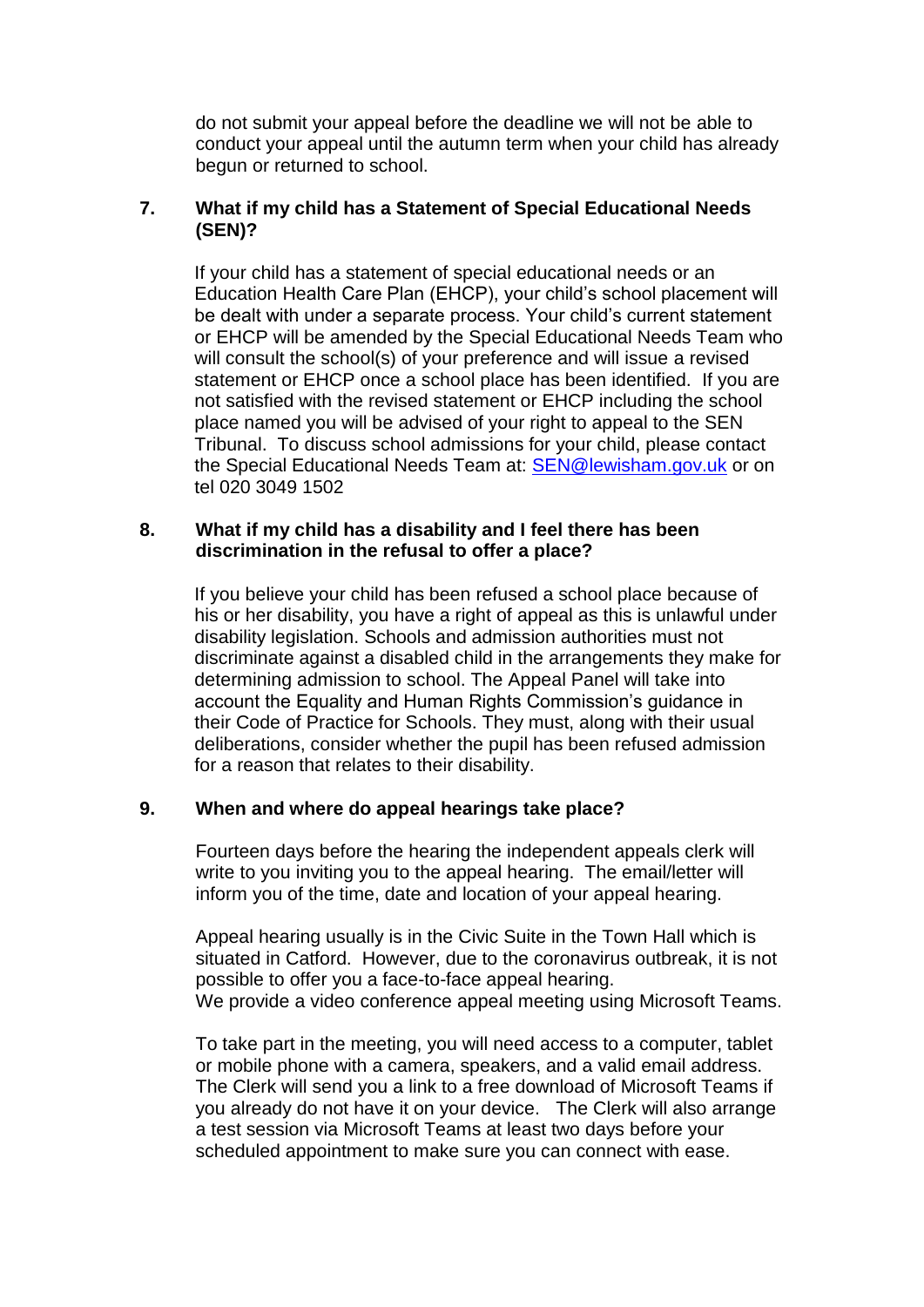The remote meetings should remain confidential, and only attended by those invited. You should turn off all recording devices while in the meeting

## **10. What if I do not have the required device to download Microsoft Team?**

Alternative appeal arrangements

Please state in your appeal submission if you do not have access to the required technology or resources, or there are reasons why you do not feel able to take part in a video conference. The Clerk will then discuss alternative options with you, and send you a confirmation of your preferred option.

# **11. Who makes the arrangements for my appeal (s)?**

If you are appealing for a place at a Lewisham Community school, where the London Borough of Lewisham is the admissions authority. we will make all the arrangements for your appeal. Where the school is not a Lewisham School, the governors are the admission authority and therefore responsible for the appeal arrangements. A list of Lewisham Community Schools, both Primary and Secondary can be found on the Lewisham website.

# **12. Who will consider my appeal?**

The letter inviting you to attend the appeal hearing will advise you that you may be accompanied by a friend or representative. The admission authority will send you a statement or written summary of the reasons for refusing your child a place. The statement will also include details of the school you have been offered under the co-ordinated scheme.

Before the appeal starts the clerk to the panel will meet you in the waiting area and escort you to the meeting. An admissions officer will present the school's case explaining why it was not possible to offer your child a place. Please note that if you choose not to attend the appeal, the hearing will go ahead in your absence.

The appeal panel consists of three members who are independent of the London Borough of Lewisham and are not employees. Panel members may include people who are school governors and people with knowledge of the education provision in the area. These are the three people who will decide whether to uphold your appeal or not.

# **13. Can I go to the hearing?**

Yes, you will be invited to go to the hearing and present your case in person. **Most parents take up this opportunity.** Please let the Clerk know of any dates that you are unavailable and we will try to avoid these if at all possible. You are also able to decide how to organise your presentation to the Appeal Panel.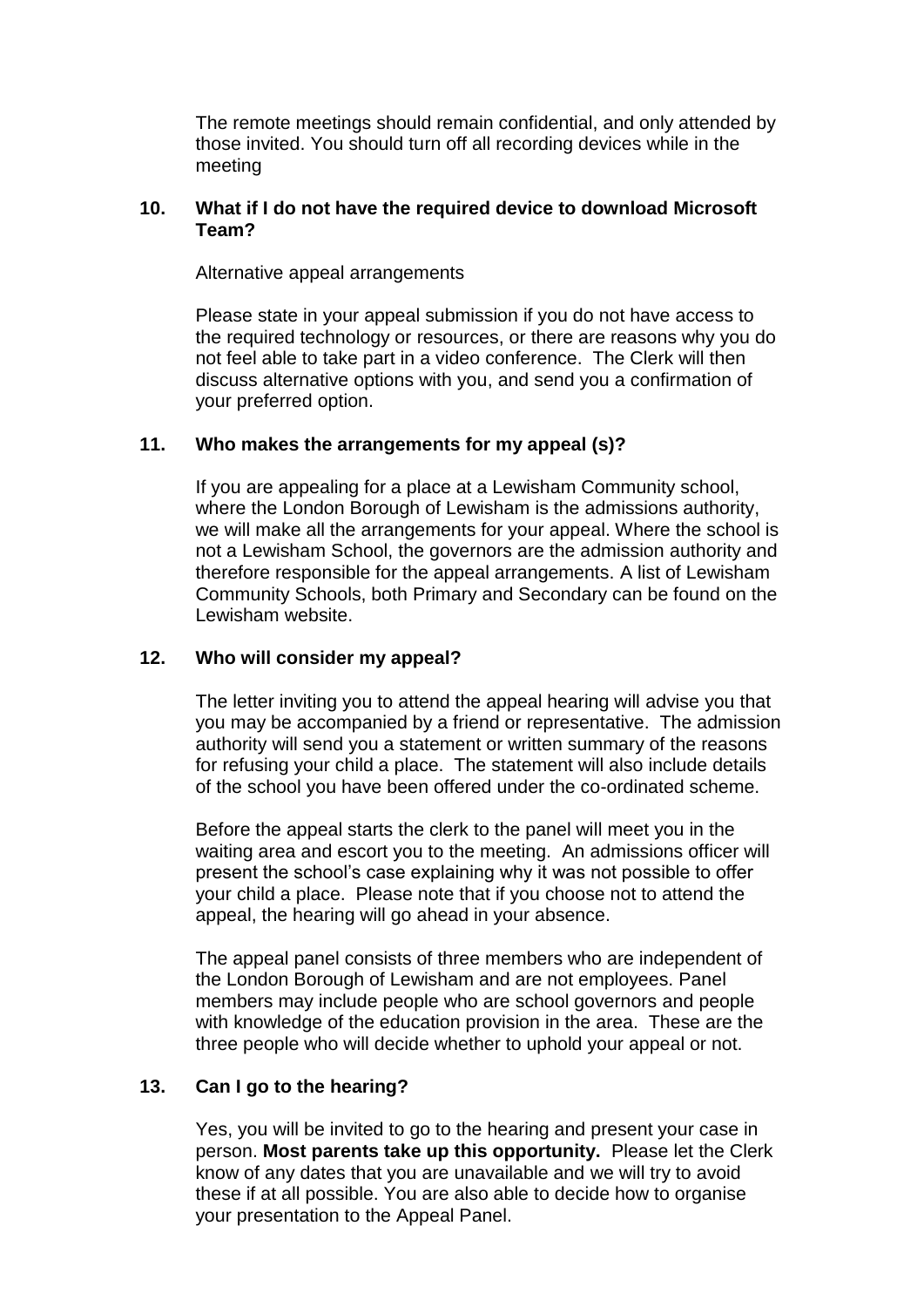If you do not wish to attend the hearing, your appeal will be considered on the written evidence you provided with your appeal form. This also applies if you do not arrive for your hearing, having previously indicated your wish to attend and having not contacted the Appeals Clerk.

**Please inform us if you change your mind about attending or decide to withdraw your appeal, so that we can inform the panel and prevent any unnecessary delays to other appellants.**

## **14. Can I bring anyone with me to help me present my case?**

You may bring with you a friend or representative who may speak on your behalf. Bearing in mind the importance of maintaining a reasonably informal atmosphere, it should not normally be appropriate for you to bring a solicitor or lawyer. However, if you do wish to bring a friend or adviser please tell us when you return your appeal form. If you intend to have a legal representative to put your case you **must** inform us in advance as the Council may also want to ensure it has legal representation in place. You also have the right to nominate a representative to attend the appeal in your place.

It is not permissible for a representative of the school (s) you are appealing for to accompany you to the hearing or provide letters of support.

## **15. What if I have a special need or disability?**

Please let us know on the appeal form if you have any disabilities or special requirements and need assistance. We will try to meet your needs wherever possible.

#### **16. What happens if English is not my first language and I need an interpreter**?

You may have an interpreter at your appeal hearing. If you would like us to arrange this for you please tell us which language you require on the appeal form. Alternatively, if you would prefer, you may arrange your own interpreter. If you are doing this, please let us know when lodging your appeal or as soon as possible before the hearing. You may ask a friend or adviser to speak on your behalf in addition to an interpreter.

## **17. Can I bring my child?**

Unless your child is appealing with you, or on their own behalf, for entry to the 6th form it is for you to decide whether the child for whom you are appealing should attend the hearing. However, it is for the Appeal Panel to decide whether it is appropriate for a child to remain after giving evidence. If you have younger children, we ask that you make alternative childcare arrangements in advance of your appeal.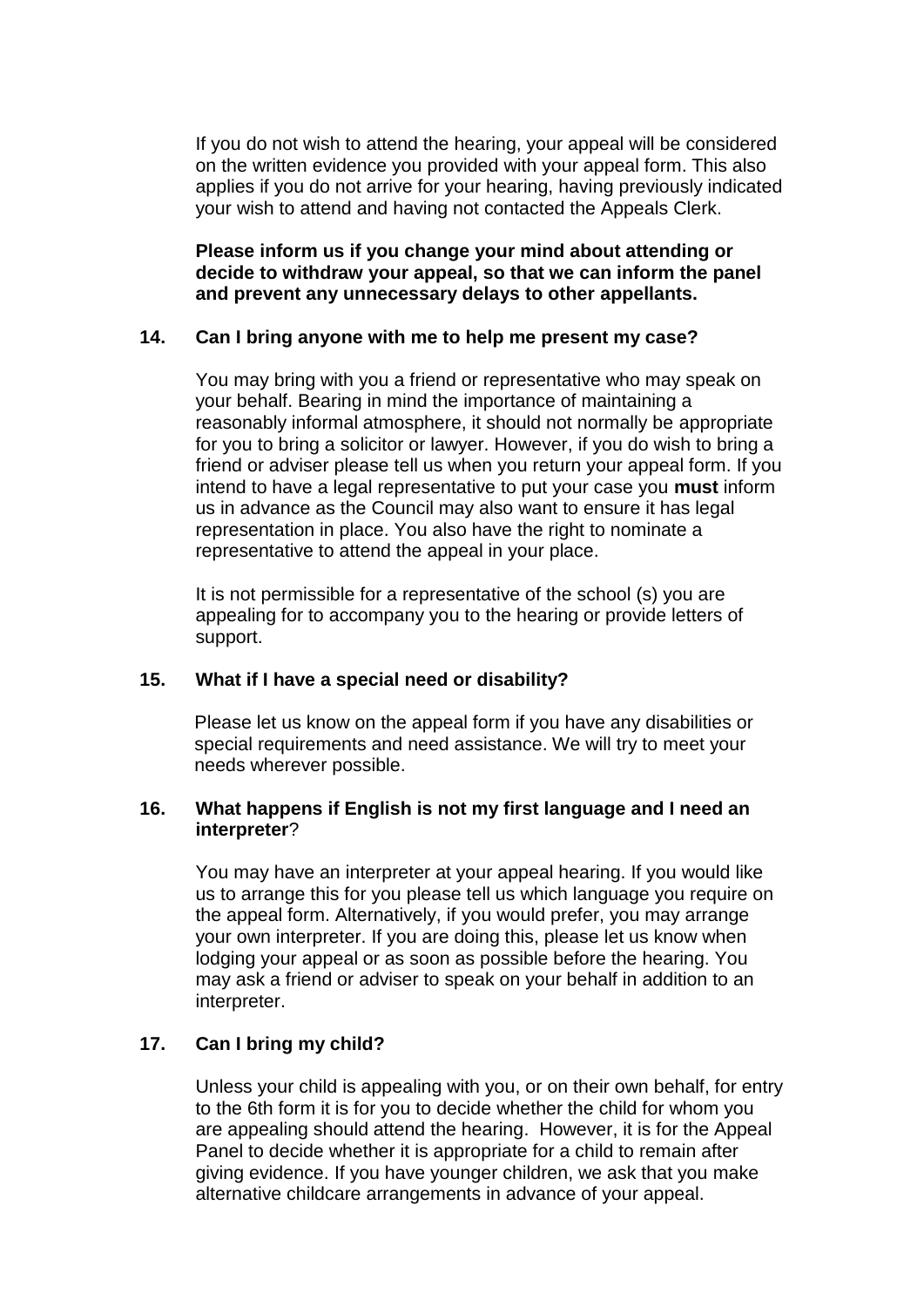#### **18. What do I need to do and who can help me?**

You are responsible for presenting your case, for deciding what you would like to say at the hearing and what written information you want the Appeal Panel to have. The appeal form will be an important part of your case and you need to fill it in as fully and carefully as possible attaching any supporting information to it. The Appeal Panel will be sent a copy before the hearing.

You may also wish to contact the ACE Education Advice which gives independent advice to parents. They have an advice line on 0300 0115 142 Monday–Wednesday 10am to 1pm (term time only). Their website address is [www.ace-ed.org.uk.](http://www.ace-ed.org.uk/)

#### Additional evidence

If you wish to submit further supporting evidence after returning your appeal form, we ask you to do this **at least 7 days** in advance of your hearing. A short document, such as a doctor's letter not previously available will be accepted up to **4 working days** prior to your hearing. However, information received after this deadline will not be circulated and may not be accepted by the panel.

To submit further evidence, please email us at: [schooladmissionappeals@lewisham.gov.uk.](mailto:schooladmissionappeals@lewisham.gov.uk)

#### **Please note: You cannot submit any evidence after your appeal hearing has taken place.**

## **19. What if my appeal is on medical and/or social reason(s)?**

If your case is based on medical or social reason(s), supporting documents should have been submitted to the Admission Team at the time of application. If you have additional supporting documentation to submit, these can be submitted via the School Admissions team at: [schooladmissions@lewisham.gov.uk](mailto:schooladmissions@lewisham.gov.uk) or on tel: 020 8314 8282.

Please note that such paperwork would not normally for part of your appeal, as this should be dealt with by the medical social panel. You should also note that if your medical or social application is successful, there is no guarantee that your child will be prioritised higher on the waiting list. This is because the Published Admission Number (PAN) for that particular year group might already been met. Furthermore, the Independent Appeal Panel cannot overturn a decision reached by the medical social panel, but may consider additional information received and oral representations made by you to decide whether you or the school has the stronger case.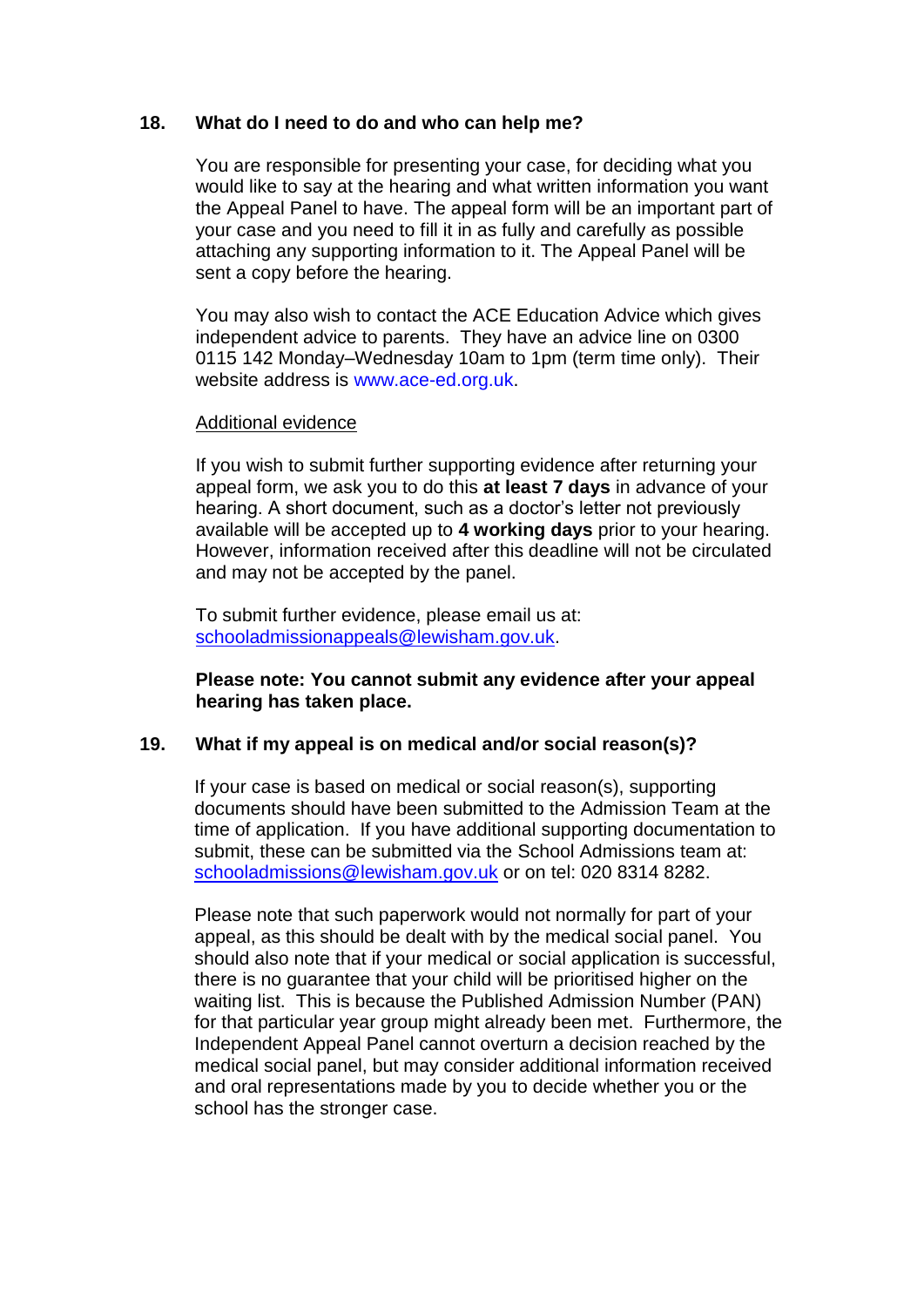#### **20. What if I have additional documentation to support my appeal on medical and/or social reason(s)?**

Because the medical and/or social documentation you submitted at the time of your application for a school place would have been considered, the outcome decision letter considered by the medical and/or social panel should confirm whether either or both criteria was applied for an of your preferred Lewisham community school. The decision letter should have informed you that you cannot appeal against the decision reached by the medical and/or social panel. However, if you feel you have additional information to submit, this should be done via the School Admissions Team.

Please note that for the Independent Appeal Panel to consider any additional information in this regard, it is vital that the documentation is supported by an appropriate professional (e.g. general practitioners, education psychologists, health care professionals or similar professions). **The documentation must clearly show why your favoured school is the only school able to meet your child's needs**. If the documentation fails to demonstrate this, then it is possible that the case will be assessed on the basis that another local school would be able to make provision for your child's medical and/or social needs.

#### **21. What If I have moved house after I submit an application for a school place?**

If your case is based on a house move you should provide written evidence, such as proof of the completion of purchase or a tenancy agreement. Lewisham's Admission Team may seek independent evidence from you regarding your address, prior to your hearing, which confirms or supports what you say. **We advise you not to appeal until you have exchanged contracts**.

# **22. What If I have complaints about the allocated school place offered to my child?**

We also advise you to provide evidence, including any letters of complaint and other correspondence, if part of your case for seeking a new school for your child is your dissatisfaction with the current school, such as you believe your child is being bullied. **Please note that a member of Lewisham's Admission Team may check with the school concerned so action can be followed up with the school if necessary. Lewisham's Admission Authority may also submit written evidence from your child's current school.**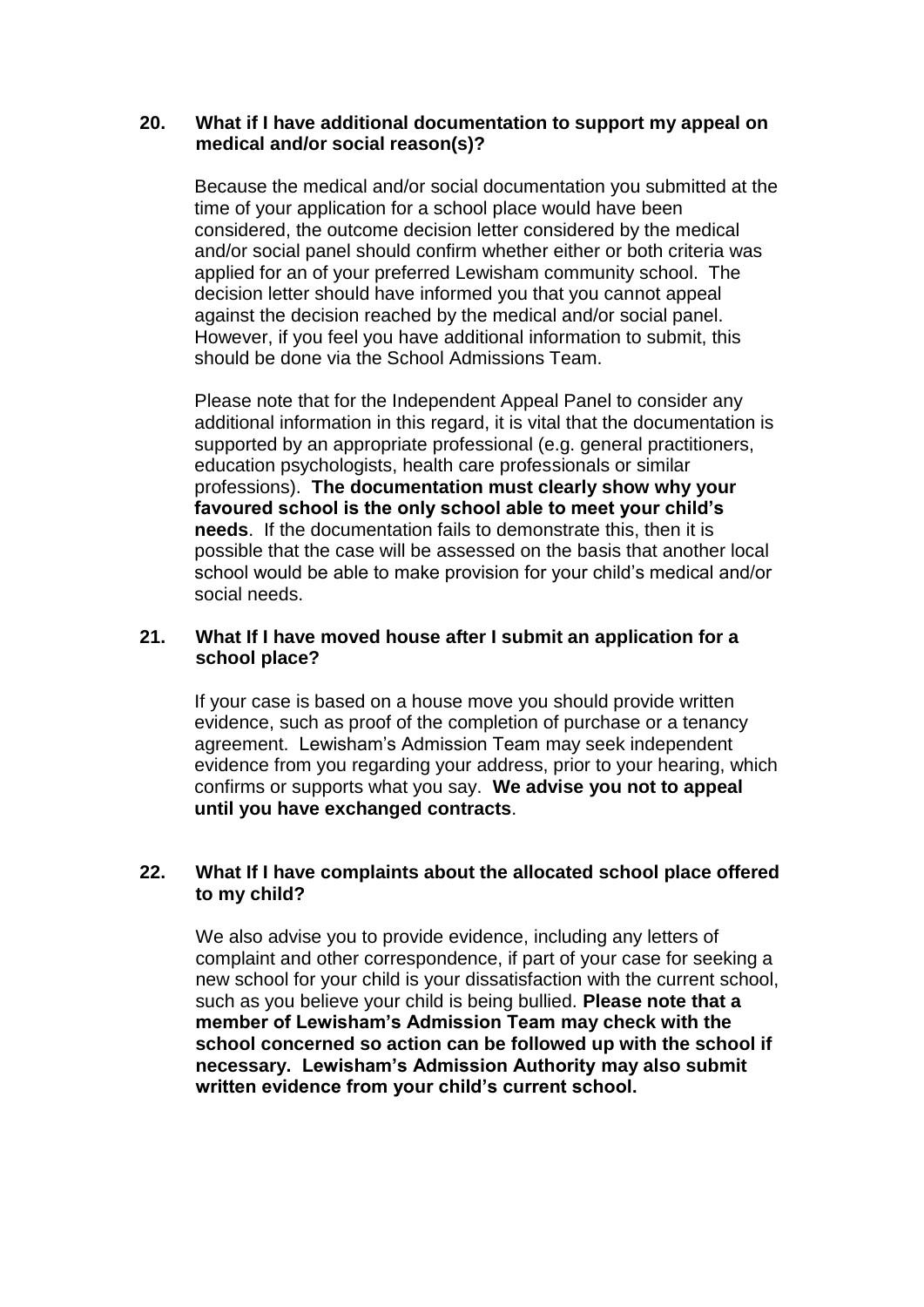## **23. What if I have religious or philosophical reasons about the allocated school place offered to my child?**

If you have religious or philosophical reasons for wanting your preferred school, we ask you to provide supporting evidence to help the Appeal Panel have a full and proper understanding of your case.

## **24. Will I know in advance what the admission authority's case is?**

A copy of the Lewisham authority's statement will be posted to you **within reasonable time** before the appeal, unless you have agreed to a shorter period than this. The statement will summarise why it has not been possible to offer a place, which will be either that:

 to admit another child would "prejudice efficient education or the efficient use of resources" at the school; in other words, would have an adverse effect upon educational provision within the school;

Or that;

 infant "class size prejudice" would arise if an additional child were offered a place; in other words, the addition of another pupil would exceed the infant class size limit of 30.

We will also send you a copy of any other document being used by the admission authority as part of its case. All documents that you and the admission authority have sent to the Appeals Team will be passed to the Appeal Panel and Clerk before the hearing. A representative of the admission authority will put forward the school's case to the Appeal Panel.

## **25. Can I withdraw my appeal?**

You can withdraw your appeal at any time before the hearing date by telephoning or in writing to the Appeals Team. Contact details are provided below: c/o Jasmine Kassim, Governance, 2nd Floor Civic Suite, Lewisham Town Hall, 1 Catford Road, SE6 4RU, 0208 314 8577. Alternatively you can email us at: [schooladmissionappeals@lewisham.gov.uk.](mailto:schooladmissionappeals@lewisham.gov.uk)

**However, you need to be aware that if you withdraw your appeal after you have been given a date and time for the hearing, you will not be able to reinstate that appeal for the remainder of the school year you were appealing for.**

## **26. What happens at the appeal hearing?**

The appeal is private and all papers and discussions are treated as confidential. If you are appealing for a Lewisham community school, the Clerk will give you access into the remote meeting via Microsoft Team, and the Chair will introduce all those present. The Panel will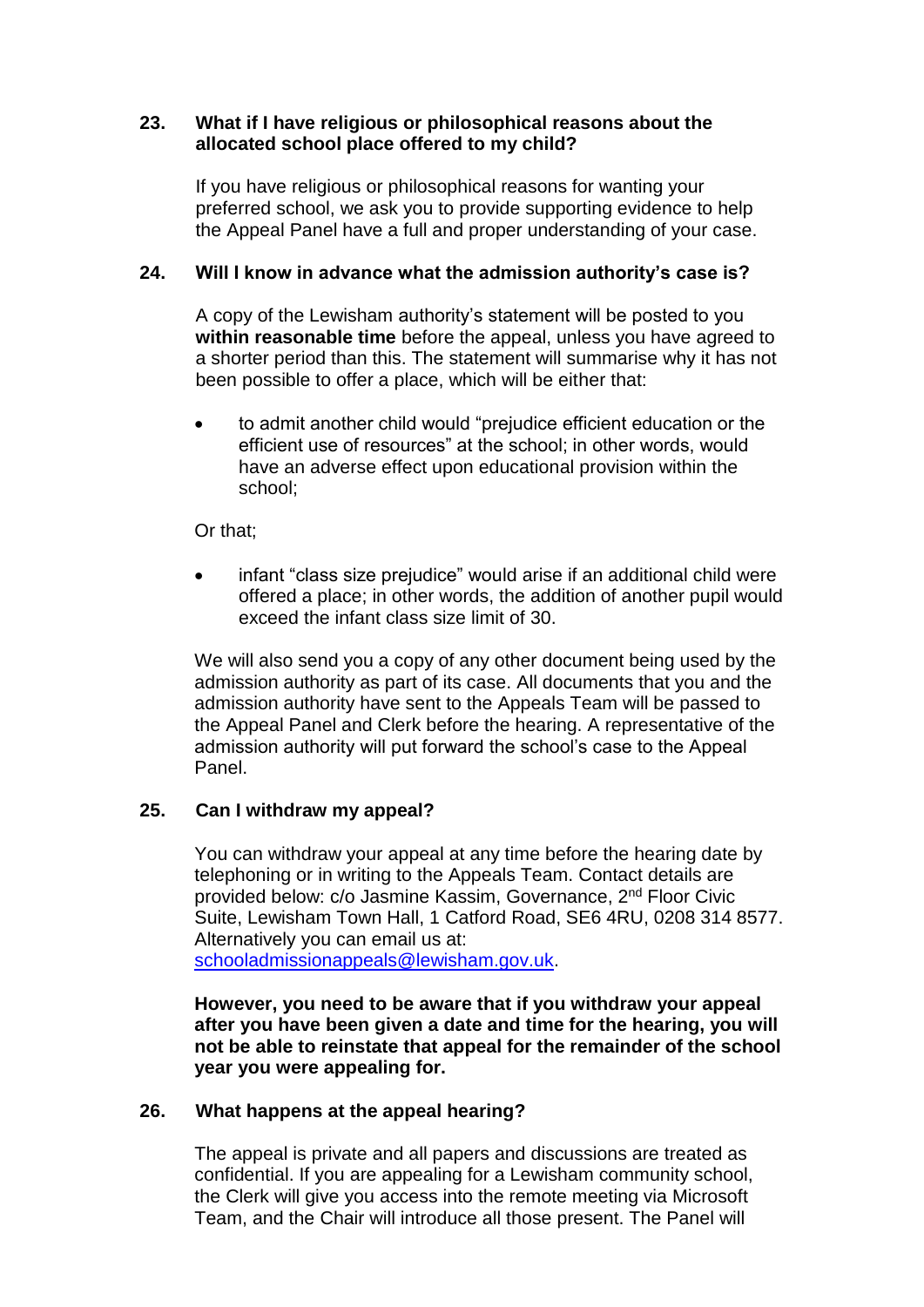consist of three people, including one with experience in education and one who is a lay member. The Chair may be drawn from either of these categories. The Panel is completely independent of Lewisham and will have no connection with the school you want your child to go to or the school offered by Lewisham.

The Clerk will also attend the hearing. The Clerk's role is to explain the appeals procedure to all parties and to ensure that the relevant facts provided by yourself and the Authority are recorded, along with the Panel's decisions and reasons. The Clerk is also there to provide advice on law and procedure.

The presenting officer will also attend the hearing, representing the case for the Authority. For Lewisham community school appeals, this will usually be a senior Admissions Officer but could be another member of the school admissions team. At the beginning of the hearing, the presenting officer will explain how your application has been dealt with by the Authority.

The Panel will then ask the presenting officer any questions they need to. You will then have the opportunity to ask questions yourself.

After this, you will be able to put your case to the Panel, in any way you wish. The Chair of the Panel will make sure you are given the opportunity to say everything that you want to say, in your own time. The Panel and the presenting officer may ask you questions about your case if they are unsure about anything you have said.

You and the presenting officer will then both be given the opportunity to sum up. When the Panel is satisfied that everyone has said everything they need to say, the hearing will come to an end and you and the presenting officer will leave the room. The Clerk will remain with the panel.

This process may sound formal but it is followed to ensure that appeals are heard efficiently and fairly. The Panel will ensure that you feel comfortable and have the opportunity to say everything which is relevant to your appeal.

After hearing all the appeals for each school, the Panel will decide whether to uphold your appeal or to refuse it. The decision will be recorded by the Clerk.

# **27. How long will my appeal hearing take?**

Hearings generally last for approximately 30 minutes, but may take longer to allow you time to present your case.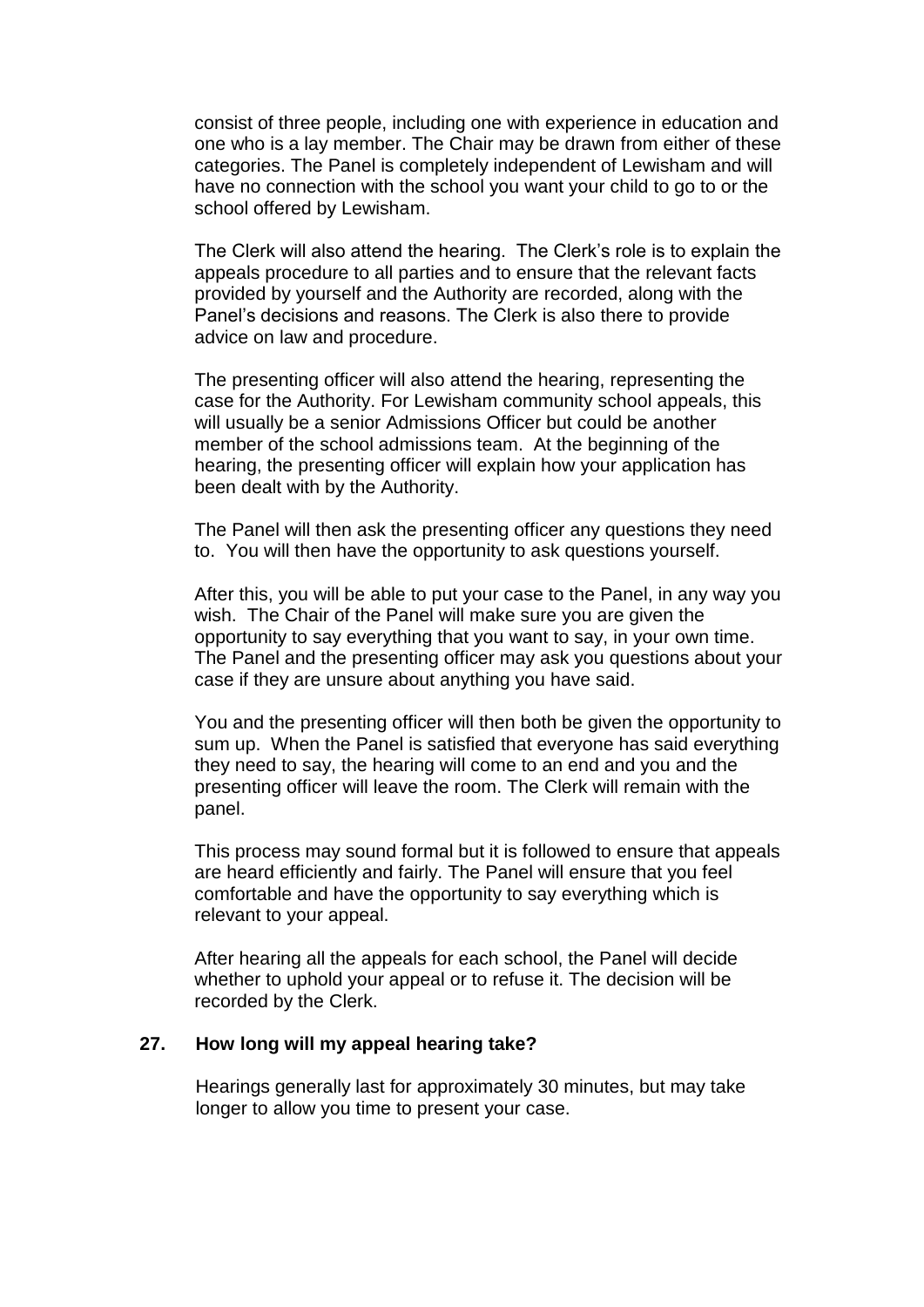#### **28. What must the appeal panel take into account in coming to its decision about my appeal?**

It is very important to understand that if you are appealing for an infant class, the law says that the Appeal Panel may only uphold an appeal if:

(a) it finds that the admission of an additional child would not breach the infant class size limit; or

(b) it finds that the admission arrangements did not comply with admissions law or were not correctly and impartially applied and the child would have been offered a place if the arrangements had complied or had been correctly and impartially applied; or

(c) the decision to refuse admission was not one which a reasonable admission authority would have made in the circumstances of the case.

In considering whether the admission arrangements had been correctly and impartially applied, or whether the decision to refuse admission was a reasonable one, the Appeal Panel will only be able to look at information that was available to the Admissions Authority when the decision was taken. This is because, if the Authority was not aware of information when the decision was made, it could not have taken that information into account. New information can only be introduced if it shows that a mistake was made (for instance if the Admissions Authority says that it did not receive your application on time, and you have evidence that the application form was received before the closing date). In addition, it is not enough to show that a mistake was made. It has to be shown that, if that mistake had not been made, your child would have been offered a place.

In considering whether the decision was not one which a reasonable admission authority would have made in the circumstances of the case, the Appeal Panel will need to be satisfied that the decision was 'perverse in the light of the admission arrangements' i.e. it was 'beyond the range of responses open to a reasonable decision maker ' or 'a decision which is so outrageous in its defiance of logic or of accepted moral standards that no sensible person who had applied his mind to the question could have arrived at it'(School Admission Appeals Code para 4.10).

For appeals which are not subject to infant class size legislation, once the hearing has been completed, the Chair will inform you that the panel will consider, in private, the case you have made and explain how they will reach their decision. If there are several appeals for one school, the decisions will be made after all the appeals for that school have been heard. The presenting officer does not take any part in these decisions.